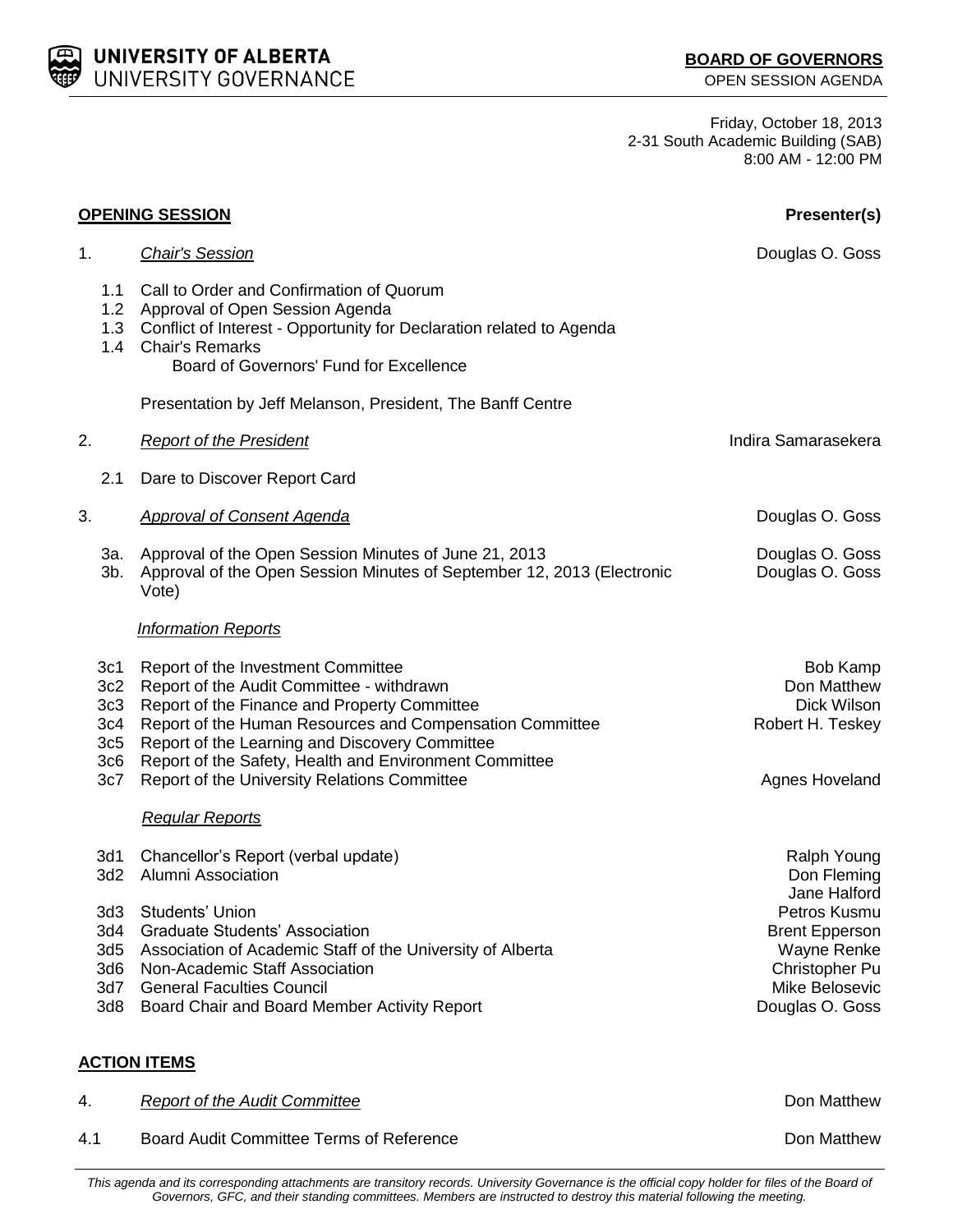| 5.                     | <b>Report of the Finance and Property Committee</b>                                                                               | Dick Wilson          |  |  |
|------------------------|-----------------------------------------------------------------------------------------------------------------------------------|----------------------|--|--|
| 5.1                    | Board Finance and Property Committee Terms of Reference                                                                           | Dick Wilson          |  |  |
| 5.2                    | Supplemental Capital Expenditure Authorization Request (CEAR) for<br>Innovation Centre for Engineering (ICE) Fit-Out Construction |                      |  |  |
| 5.3                    | Internal Loan/Bridge Financing for Innovation Centre for Engineering (ICE)<br><b>Fit-Out Construction</b>                         |                      |  |  |
| 6.                     | <b>Report of the Human Resources and Compensation Committee</b>                                                                   | Robert H. Teskey     |  |  |
| 6.1                    | Board Human Resources and Compensation Committee Terms of<br>Reference                                                            | Robert H. Teskey     |  |  |
| 7.                     | <b>Report of the Learning and Discovery Committee</b>                                                                             | Shenaz Jeraj         |  |  |
| 7.1                    | Draft Letter of Expectation (LOE)                                                                                                 | Martin Ferguson-Pell |  |  |
| 8.                     | <b>Report of the Safety, Health and Environment Committee</b>                                                                     |                      |  |  |
| 8.1                    | Board Safety, Health and Environment Committee Terms of Reference                                                                 |                      |  |  |
| <b>REGULAR REPORTS</b> |                                                                                                                                   |                      |  |  |
| 9.                     | <b>Other Business</b>                                                                                                             | Douglas O. Goss      |  |  |

10. **Reminder of Board Events Contract Contract Contract Contract Contract Contract Contract Contract Contract Contract Contract Contract Contract Contract Contract Contract Contract Contract Contract Contract Contract C** 

Board of Governors Dinner: Monday, November 25, 2013 Board of Governors' Holiday Dinner: Thursday, December 12, 2013 Next meeting date: Friday, December 13, 2013

11. *Conclusion of Open Session*

Documentation was before members unless otherwise noted.

| Meeting REGRETS to:   | Deborah Holloway, Board Secretary and Manager of Board Services, 780-492-9699,<br>deborah.holloway@ualberta.ca |
|-----------------------|----------------------------------------------------------------------------------------------------------------|
| Prepared by:          | Deborah Holloway, Board Secretary                                                                              |
| Sent to members:      | October 11, 2013                                                                                               |
| University Governance | www.governance.ualberta.ca                                                                                     |